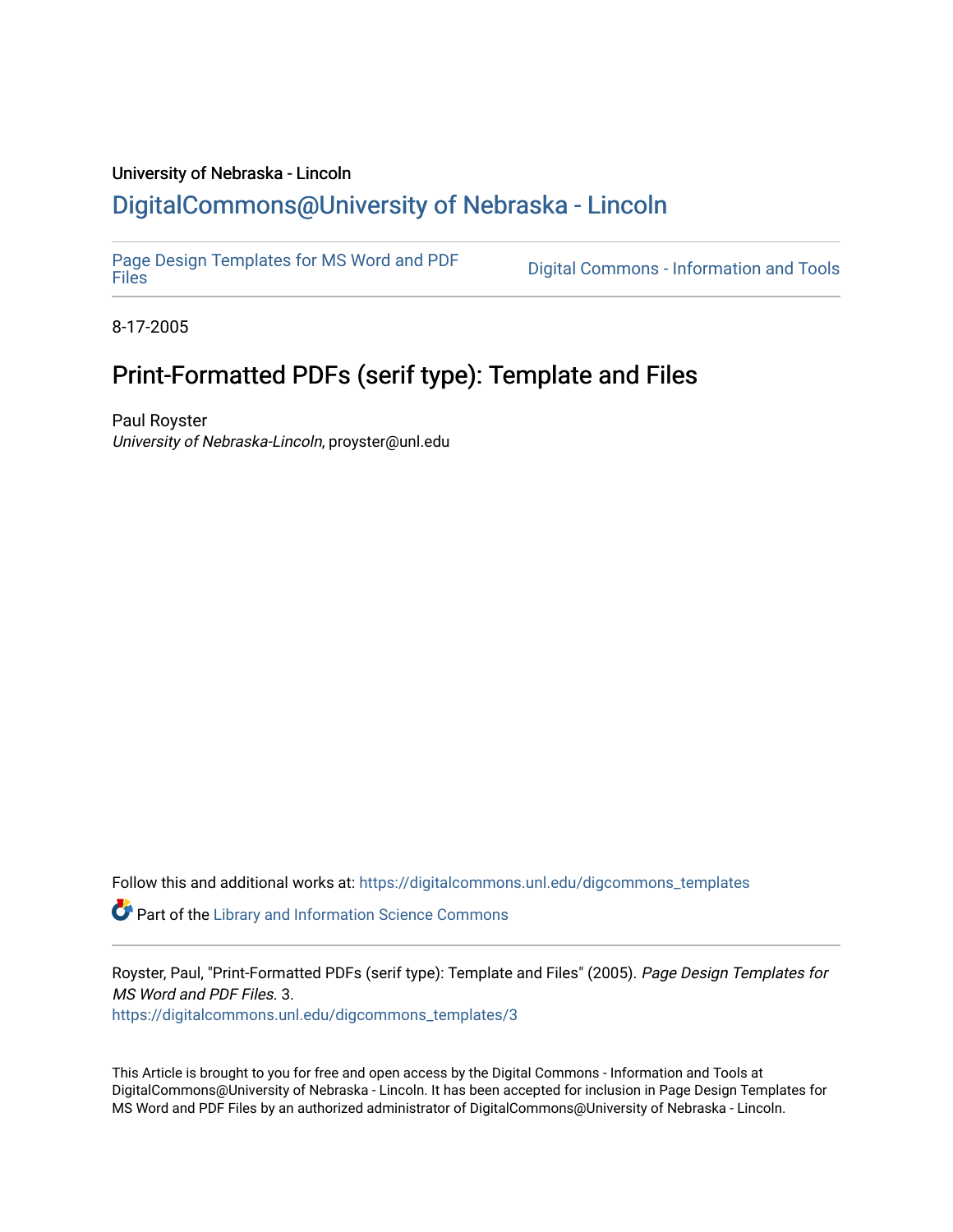If you expect your document to be printed out to be read on paper, then use this template/format.

It creates a two-page spread that looks like a xerox of a traditional scholarly journal article. The layout fits on a single screen (of  $1024 \times 768$  pixels) at  $75\%$ magnification, with type that is marginally readable. The blank file and template both include design and typographic settings to accommodate common text elements: headings, subtitles, extracts, etc. The font is Palatino Linotype, set single-spaced. The basic text size is 11-point. It is a *serif* font, which suggests a more traditional approach or style than sans serif. The overall design is "left aligned" - all titles, subtitles, headings, etc. are lined up on the left margin. Paragraphs are justified, for easier reading; titles, headings, references, captions, and endnotes are not justified.

For documents to be read **onscreen**, see the templates for Onscreen Serif or Onscreen SansSerif. They use larger type sizes, and are more readable at 75% magnification.

The two files attached to this documents are:

- Print Serif file.doc = a blank MS Word file with these page and type specifications already loaded. Enter (or paste) your text into this file and Save under a new name.
- Print Serif template.dot = an MS Word template; store and use this to create a new blank document. Templates are generally stored in a folder in Program Files > Microsoft Office > Templates

What follows are sample pages and specifications for the type, margins, settings, etc.

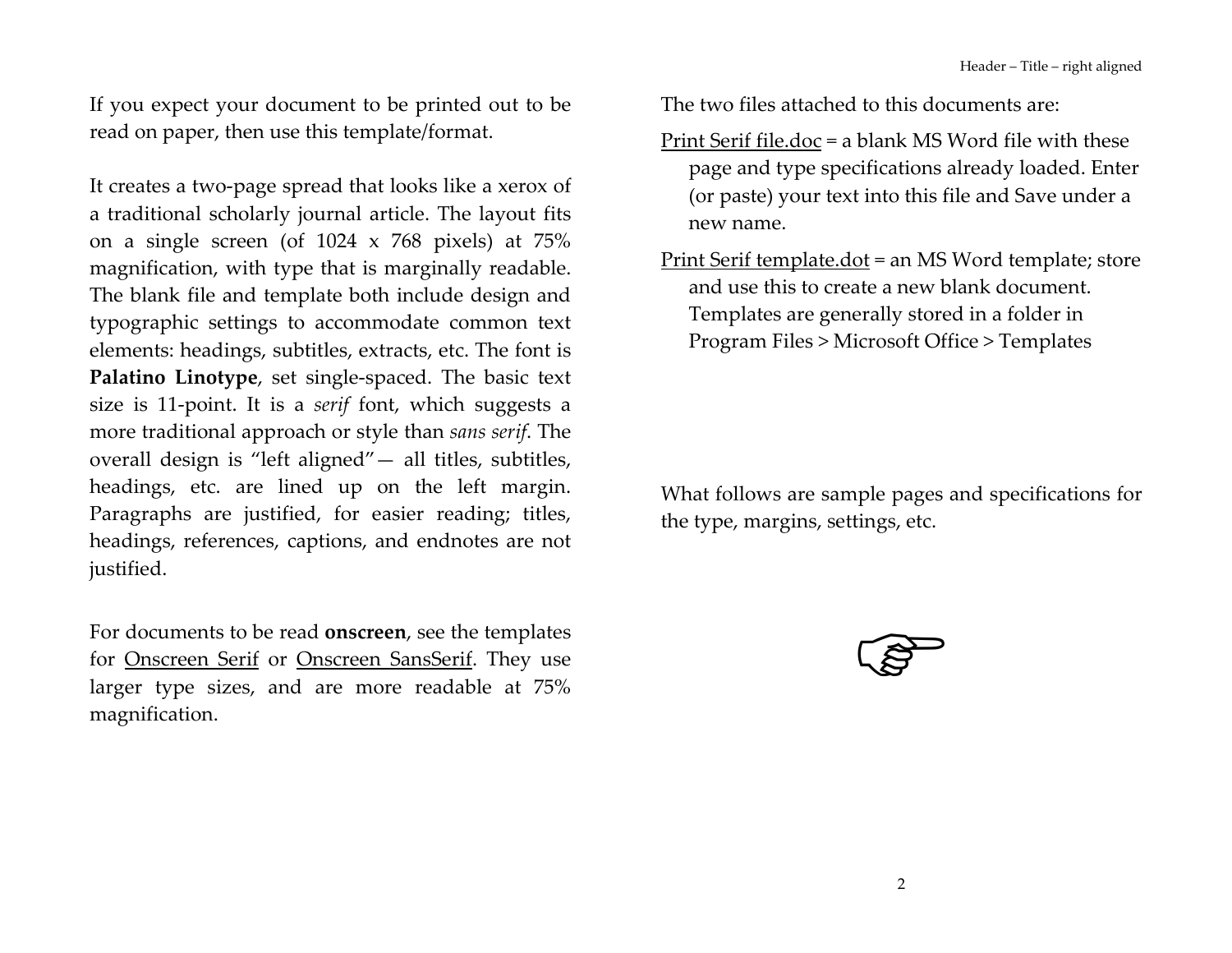# Lorem Ipsum [title]

#### Dolor Sit Amet, Consectetuer Adipiscing Elit [subtitle]

Marcus T. Cicero, Senatus populusque Romani [author]

Lorem ipsum dolor sit amet, consectetuer adipiscing elit. In in nunc. Praesent odio. Phasellus nunc magna, luctus id, scelerisque id, sodales vel, wisi. Nulla lacinia tincidunt quam. Pellentesque dignissim. Vestibulum laoreet libero et erat. Morbi wisi. Etiam pretium odio in dolor. Nulla vulputate commodo lacus. Fusce ornare rutrum nunc. [abstract]

Lorem ipsum dolor sit amet, consectetuer adipiscing elit. In in nunc. Praesent odio. Phasellus nunc magna, luctus id, scelerisque id, sodales vel, wisi. Nulla lacinia tincidunt quam. Pellentesque dignissim. Vestibulum laoreet libero et erat. Morbi wisi. Etiam pretium odio in dolor. Nulla vulputate commodo lacus. Fusce ornare rutrum nunc. [First text paragraph]

Proin suscipit, libero vitae commodo egestas, lacus erat dapibus metus, quis semper ligula urna quis tortor. Cras nonummy, sem non placerat eleifend, urna tortor feugiat orci, tincidunt suscipit nunc orci sit amet ipsum. Duis molestie viverra sem. Nam vel mauris. Cras sit amet dui vel eros mattis laoreet. Nunc a nunc quis ligula mollis aliquam. Fusce vel nibh. Praesent rhoncus vestibulum sem. Vivamus eu diam et nibh malesuada ornare. Donec facilisis convallis est. Donec id elit in mi congue iaculis. Mauris ac sem id nibh tincidunt tincidunt. Donec nulla sem, aliquam in, dignissim vel, faucibus a, lorem. Donec id elit in mi congue iaculis. Mauris ac sem id nibh tincidunt tincidunt. Donec nulla sem, aliquam in, dignissim vel, faucibus a, lorem. [Body text paragraph]

Pellentesque nunc orci, faucibus in, venenatis at, facilisis vehicula, erat. Nulla facilisi. Fusce quis quam sit amet magna suscipit venenatis. Quisque hendrerit est et nisl. Sed a ligula. Aenean sed metus. Phasellus eleifend massa id odio. Ut scelerisque faucibus tellus. Maecenas sed erat eget massa luctus sagittis. Vestibulum ultrices imperdiet mauris. Cras malesuada sapien. Nullam laoreet. Lorem ipsum dolor sit amet, consectetuer adipiscing elit. Fusce scelerisque dictum enim. Phasellus a nisl eget neque condimentum sagittis. Curabitur magna purus, hendrerit vel, euismod in, sollicitudin at, dui. Phasellus cursus ante eu enim auctor condimentum. Duis augue lectus, pretium vitae, tempor id, dapibus a, leo. Pellentesque mattis sem nec felis. Aenean turpis sem, tristique at, gravida ultrices, lobortis vel, turpis.<sup>i</sup> [Block text]

# Heading 1

[Note: use First Text Paragraph style after a Heading] Integer laoreet pretium magna. Vestibulum luctus facilisis justo. Etiam dui. Quisque et felis quis neque faucibus tempus. Cras dictum hendrerit dolor. Sed pulvinar, quam sit amet mollis egestas, orci eros hendrerit est, mollis pharetra erat lorem non ipsum. Nam in purus. Nulla orci felis, tempor nec, dapibus quis, laoreet in, diam. Cum sociis natoque penatibus et magnis dis parturient montes, nascetur ridiculus mus. Ut id odio id wisi malesuada aliquet. Nullam pharetra vestibulum tellus. Fusce vulputate fermentum tortor. Duis vel eros. Aenean pellentesque fringilla dolor.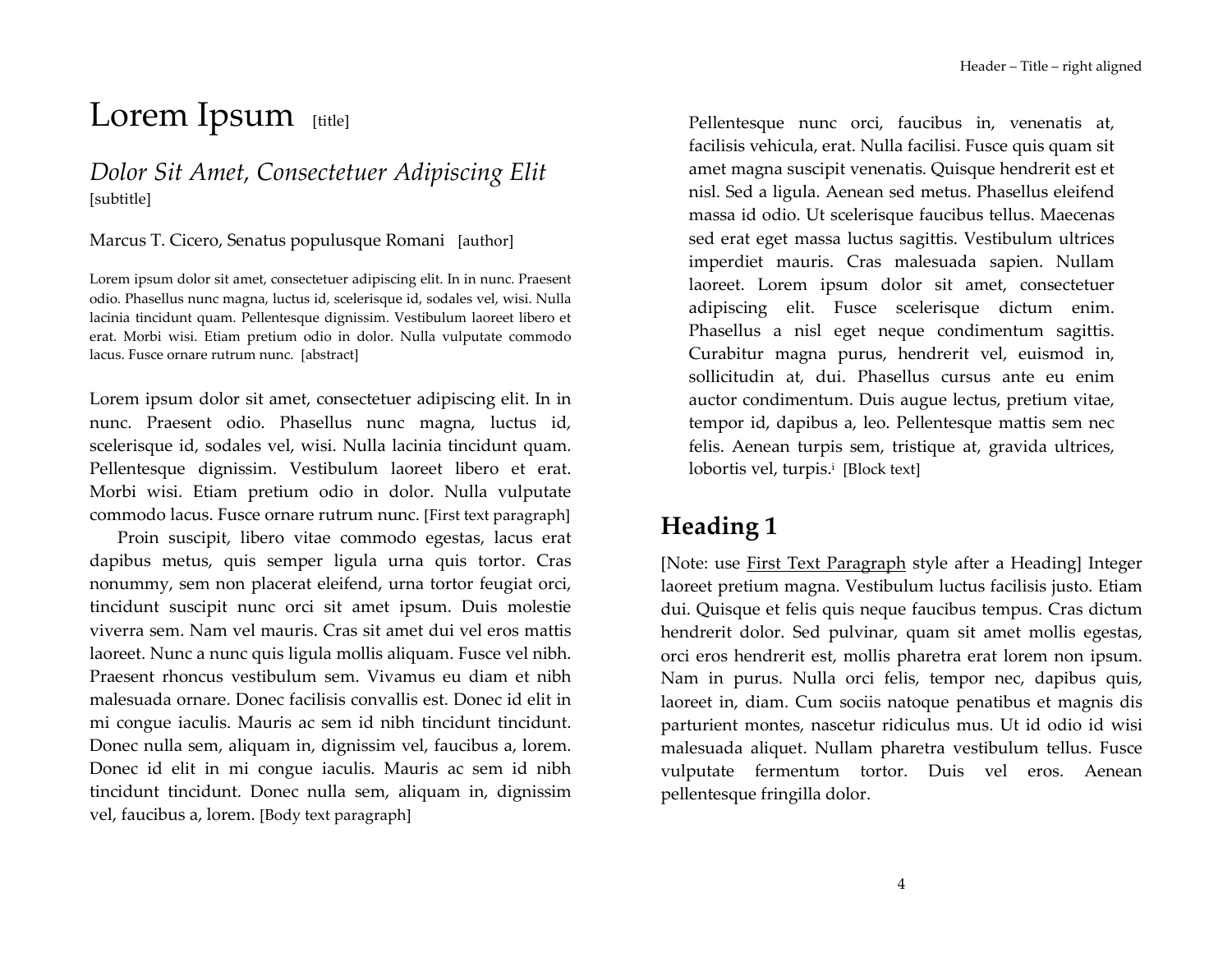Header - Author name -left aligned

#### Heading 2

Aliquam magna. Etiam posuere tellus non metus. Nam placerat, nibh a suscipit vulputate, arcu nibh eleifend quam, sit amet rutrum dolor neque ac leo. Suspendisse potenti. Vivamus tristique iaculis libero. Ut ac nulla ac nulla lacinia volutpat. Vestibulum convallis dictum pede. Nullam commodo interdum risus. Aliquam lacinia. Aliquam molestie ipsum gravida augue.ii

Lorem ipsum dolor sit amet, consectetuer adipiscing elit. In in nunc. Praesent odio. Phasellus nunc magna, luctus id, scelerisque id, sodales vel, wisi. Nulla lacinia tincidunt quam. Pellentesque dignissim. Vestibulum laoreet libero et erat. Morbi wisi. Etiam pretium odio in dolor. Nulla vulputate commodo lacus. Fusce ornare rutrum nunc.

Lorem ipsum dolor sit amet, consectetuer adipiscing elit. In in nunc. Praesent odio. Phasellus nunc magna, luctus id, scelerisque id, sodales vel, wisi. Nulla lacinia tincidunt quam. Pellentesque dignissim. Vestibulum laoreet libero et erat. Morbi wisi. Etiam pretium odio in dolor. Nulla vulputate commodo lacus. Fusce ornare rutrum nunc.

#### Heading 3

Proin suscipit, libero vitae commodo egestas, lacus erat dapibus metus, quis semper ligula urna quis tortor. Cras nonummy, sem non placerat eleifend, urna tortor feugiat orci, tincidunt suscipit nunc orci sit amet ipsum. Duis molestie viverra sem. Nam vel mauris. Cras sit amet dui vel eros mattis laoreet. Nunc a nunc quis ligula mollis aliquam. Fusce vel nibh. Praesent rhoncus vestibulum sem. Vivamus eu diam et nibh malesuada ornare. Donec facilisis convallis est. Donec id elit in mi congue iaculis. Mauris ac sem id nibh tincidunt tincidunt. Donec nulla sem, aliquam in, dignissim vel, faucibus a, lorem.



The Twentieth Century inherited the Remington Typewriter, a marvel of mechanical achievement, but bequeaths to its successor the improved PDF *file.* [Caption]

Pellentesque nunc orci, faucibus in, venenatis at, facilisis vehicula, erat. Nulla facilisi. Fusce quis quam sit amet magna suscipit venenatis. Quisque hendrerit est et nisl. Sed a ligula. Aenean sed metus. Phasellus eleifend massa id odio. Ut scelerisque faucibus tellus. Maecenas sed erat eget massa luctus sagittis. Vestibulum ultrices imperdiet mauris. Cras malesuada sapien. Nullam laoreet. Lorem ipsum dolor sit amet, consectetuer adipiscing elit. Fusce scelerisque dictum enim. Phasellus a nisl eget neque condimentum sagittis. Curabitur magna purus, hendrerit vel, euismod in, sollicitudin at, dui. Phasellus cursus ante eu enim auctor condimentum. Duis augue lectus, pretium vitae, tempor id, dapibus a, leo.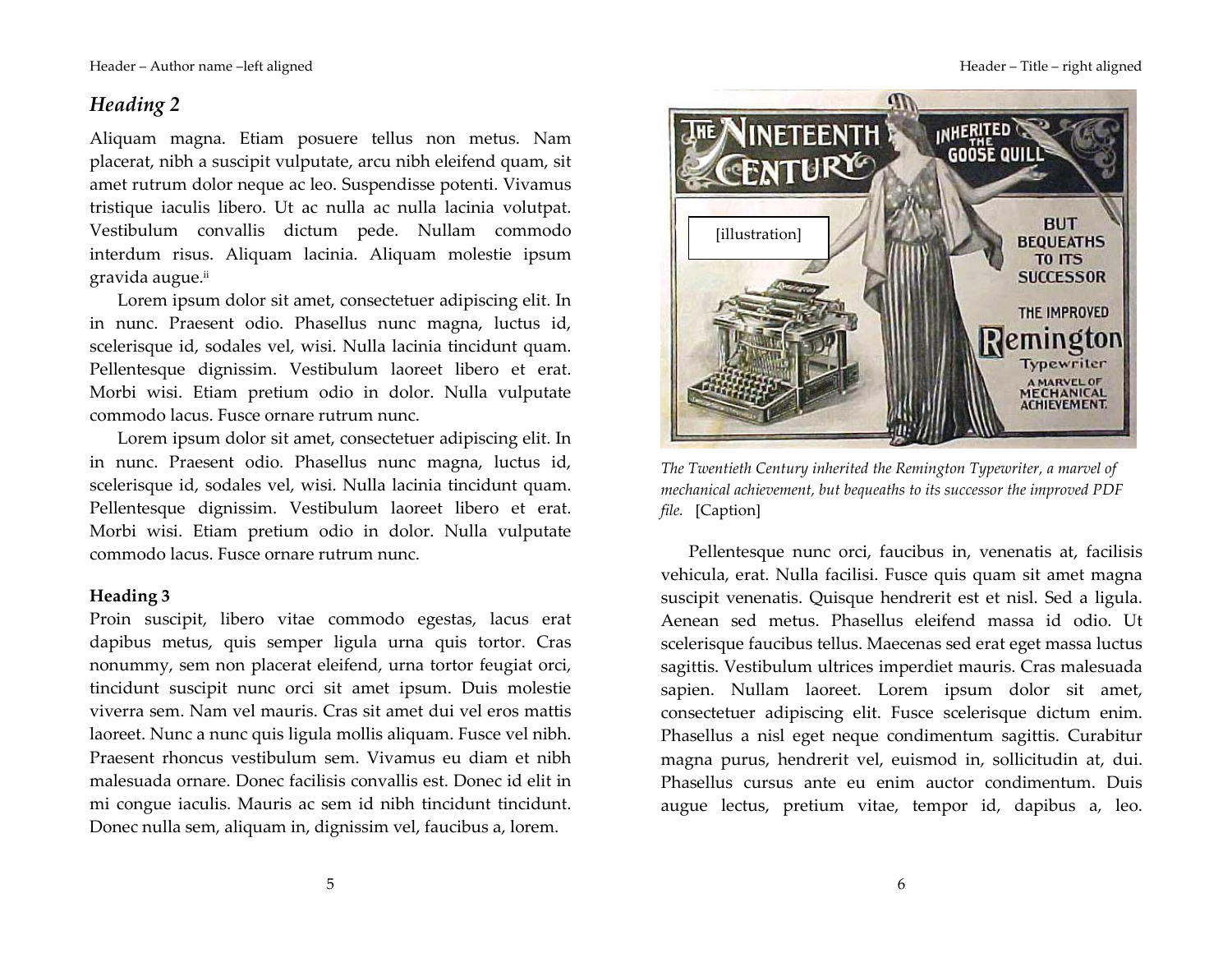Header - Author name -left aligned

Pellentesque mattis sem nec felis. Aenean turpis sem, tristique at, gravida ultrices, lobortis vel, turpis.

Integer laoreet pretium magna. Vestibulum luctus facilisis justo. Etiam dui. Quisque et felis quis neque faucibus tempus. Cras dictum hendrerit dolor. Sed pulvinar, quam sit amet mollis egestas, orci eros hendrerit est, mollis pharetra erat lorem non ipsum. Nam in purus. Nulla orci felis, tempor nec, dapibus quis, laoreet in, diam. Cum sociis natoque penatibus et magnis dis parturient montes, nascetur ridiculus mus. Ut id odio id wisi malesuada aliquet. Nullam pharetra vestibulum tellus. Fusce vulputate fermentum tortor. Duis vel eros. Aenean pellentesque fringilla dolor.

Aliquam magna. Etiam posuere tellus non metus. Nam placerat, nibh a suscipit vulputate, arcu nibh eleifend quam, sit amet rutrum dolor neque ac leo. Suspendisse potenti. Vivamus tristique iaculis libero. Ut ac nulla ac nulla lacinia volutpat. Vestibulum convallis dictum pede. Nullam commodo interdum risus. Aliquam lacinia. Aliquam molestie ipsum gravida augue.

Integer laoreet pretium magna. Vestibulum luctus facilisis justo. Etiam dui. Quisque et felis quis neque faucibus tempus. Cras dictum hendrerit dolor. Sed pulvinar, quam sit amet mollis egestas, orci eros hendrerit est, mollis pharetra erat lorem non ipsum. Nam in purus. Nulla orci felis, tempor nec, dapibus quis, laoreet in, diam. Cum sociis natoque penatibus et magnis dis parturient montes, nascetur ridiculus mus. Ut id odio id wisi malesuada aliquet. Nullam pharetra vestibulum tellus. Fusce vulputate fermentum tortor. Duis vel eros. Aenean pellentesque fringilla dolor.

Aliquam magna. Etiam posuere tellus non metus. Nam placerat, nibh a suscipit vulputate, arcu nibh eleifend quam, sit amet rutrum dolor neque ac leo. Suspendisse potenti.

### **Literature Cited**

- Adams, L., and H. B. Adams. 1959. Black-tailed jackrabbit carcasses on highways in Nevada, Idaho and California. Ecology 40(4): 718-720.
- Allen, P. F. 1942. Defensive control of rodents and rabbits. J. Wildl. *Mgmt.* 6(2): 122-132.
- Anonymous. 1966. Control of the black-tailed hare (Lepus calIfornicus) with prolin baits. Weed and Vertebrate Pest Control News, Dec. 15, 1966. 2.
- Balser, D. S. 1964. Antifertility agents in vertebrate pest control. Proc. 2nd Vertebrate Pest Conf., 133-137.
- Boyd, L. M. 1969. Checking up. Times News, Twin Falls, Idaho, Tues., March 18, 1969.
- Bronson, F. H., and 0. W. Tiemier. 1958. The Kansas jackrabbit. Kansas Fish and Game 15(3): 3-5.
- Brown, H. L. 1947. Coaction of jackrabbit, cottontail, and vegetation in a mixed prairie. Trans. Kansas Acad. Sci., 50(1): 28-44. [References/Bibliography style]

### **Design Specifications**

#### Page:

Size =  $5.5 \times 8.5$  inches, 2 pages per sheet Text Block =  $3.9''$  x 6.7" (or 23.4 x 40.2 picas) 32 lines per page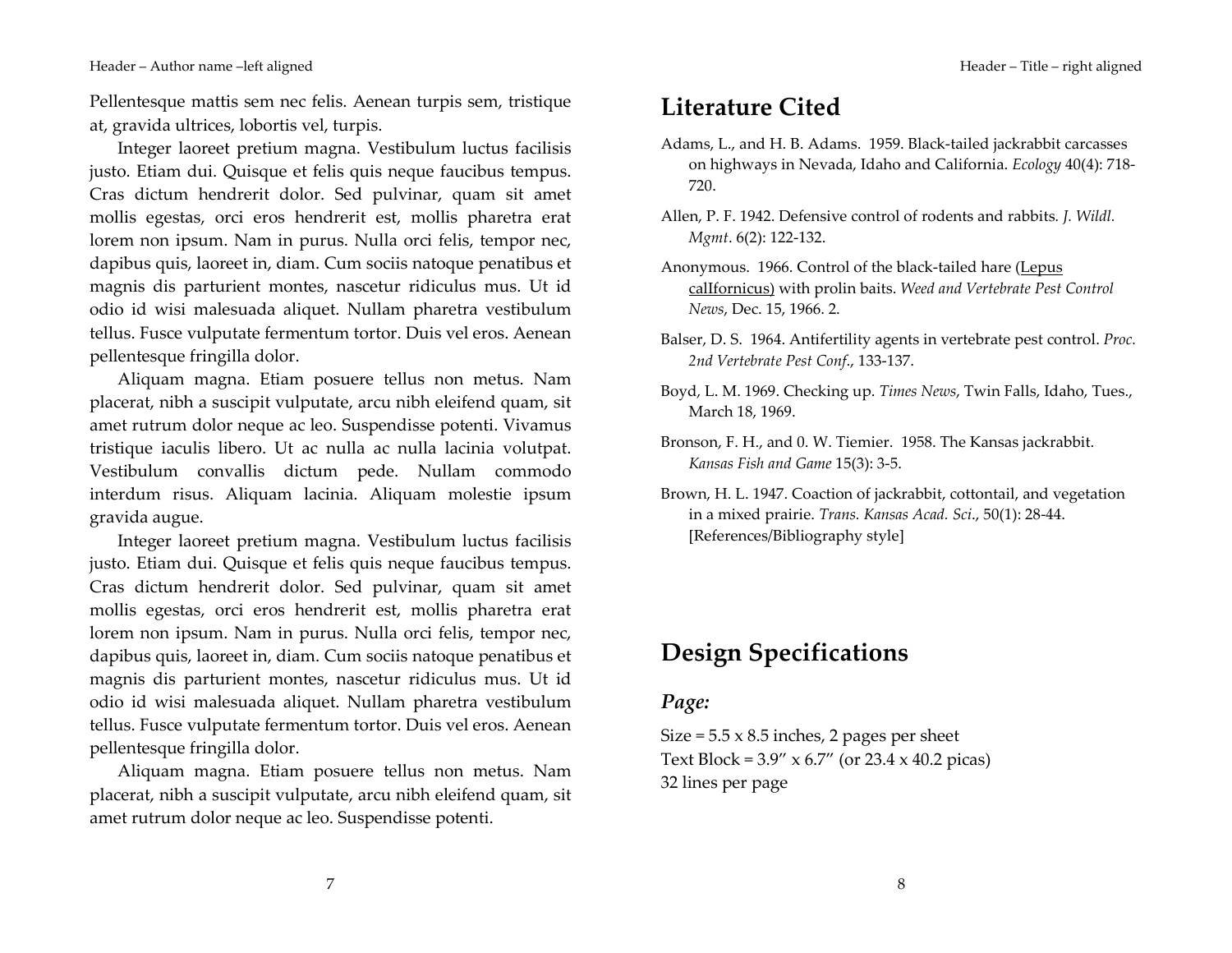#### Margins:

Top (to header) =  $.5''$ Top (to text block) =  $.8''$ Bottom (from footer/Page Number) =  $.5''$ Bottom (from text block) =  $1''$ Left =  $.8''$ Gutter =  $.8''$  (=  $.4''$  each side)  $Right = .8''$ 

#### Type:

Abstract: Type = Palatino Linotype, 9 point; alignment = Justified

- **Author:** Type = Palatino Linotype, 11 point; alignment = Left; 12 points space after
- Block Text: Type = Palatino Linotype, 11 point; alignment = Justified; left & right margins indent .25"; no paragraph indent. Suggest using 1 blank line before and after (unless followed by heading, page break, etc.).
- **Body Text:** Type = Palatino Linotype, 11 point; alignment = Justified; first line indent =  $.25''$
- **Caption:** Type = Palatino Linotype italic, 10 point; alignment = Left; 12 points space after
- **Endnote Text:** Type = Palatino Linotype, 10 point; alignment = Left; first line indent =  $.25$ "; 6 points space after
- First Text Paragraph: Type = Palatino Linotype, 11 point; alignment = Justified; no paragraph indent

Footer: not used in this design; see Page Number

Header: Type = Palatino Linotype, 9 point; alignment = Left (for odd pages), = Right (for even pages)

9

- Heading 1: Type = Palatino Linotype bold, 16 point; alignment = Left; 18 points space before, 6 points space after
- Heading 2: Type = Palatino Linotype, bold italic, 13 point; alignment = Left; 12 points space before, 6 points space after
- **Heading 3:** Type = Palatino Linotype, bold, 11 point; alignment = Left; 12 points space before
- **Illustration**: alignment = Left; 12 points space before, 6 points space after
- Normal: Type = Palatino Linotype, 11 point; alignment = Left. All other type specs depend on this style; changing it (to Times Roman, for example) will change all Palatino Linotype type to the new font.
- Page Number: Type = Palatino Linotype, 10 point; alignment = Centered (bottom of page)
- References/Bibliography: Type = Palatino Linotype, 10 point; alignment = Left; hanging indent = .25"; 6 points space after
- **Subtitle:** Type = Palatino Linotype, italic, 16 point; alignment = Left; 12 points space after
- Title: Type = Palatino Linotype, 22 point; alignment = Left; 12 points space after

### MS Word file settings:

File > Page Setup > Layout Headers & footers: Different odd and even Different first page

Format > Styles and Formatting Show: Available styles

 $View > Zoom$ Two Pages [in magnification window on Standard toolbar]